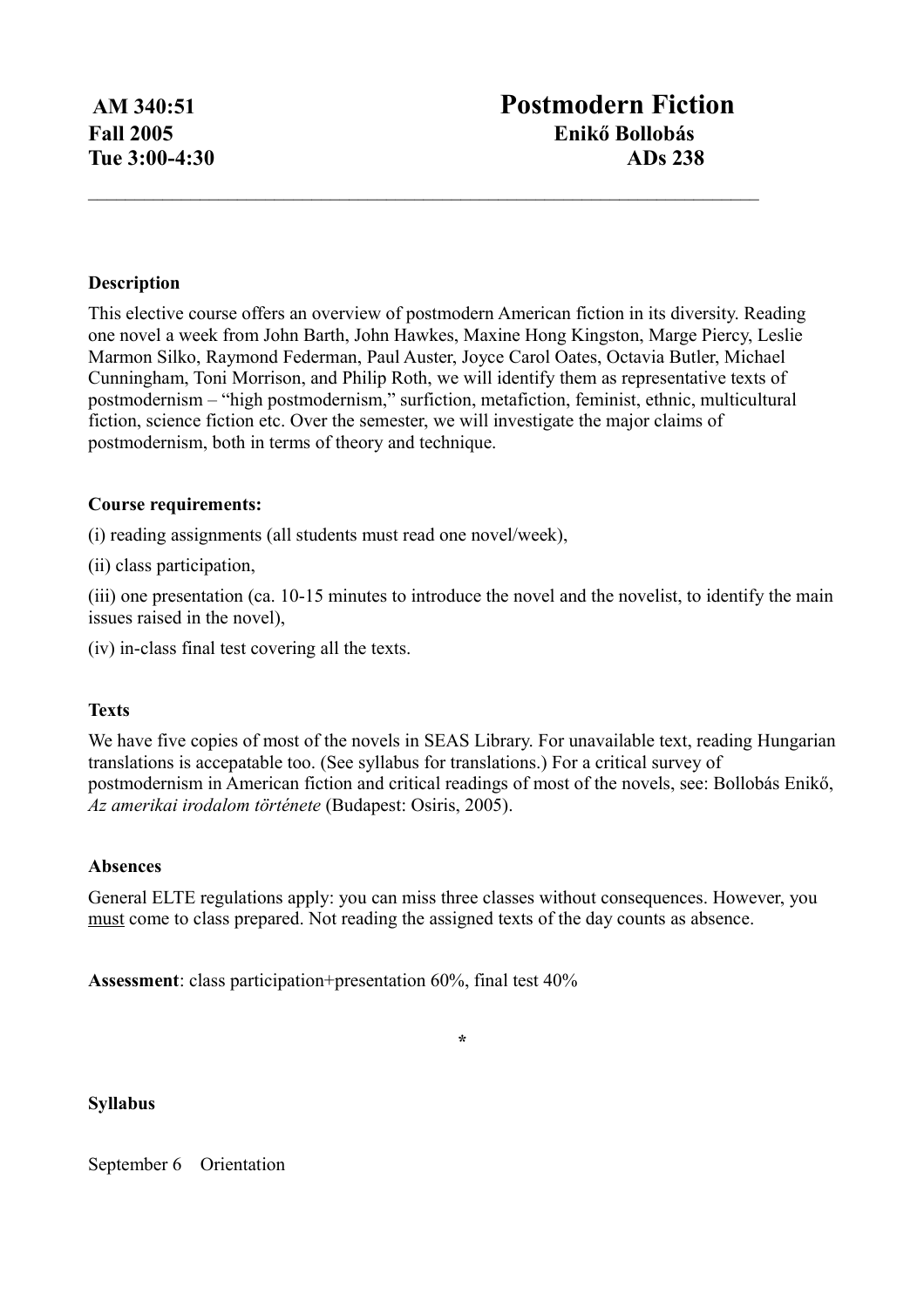September 13 John Barth, *The End of the Road* (1958) (*Az út vége*)

 $\mathcal{L}_\text{max}$ 

 $\overline{\phantom{a}}$  ,  $\overline{\phantom{a}}$  ,  $\overline{\phantom{a}}$  ,  $\overline{\phantom{a}}$  ,  $\overline{\phantom{a}}$  ,  $\overline{\phantom{a}}$  ,  $\overline{\phantom{a}}$  ,  $\overline{\phantom{a}}$  ,  $\overline{\phantom{a}}$  ,  $\overline{\phantom{a}}$  ,  $\overline{\phantom{a}}$  ,  $\overline{\phantom{a}}$  ,  $\overline{\phantom{a}}$  ,  $\overline{\phantom{a}}$  ,  $\overline{\phantom{a}}$  ,  $\overline{\phantom{a}}$ 

 $\overline{\phantom{a}}$  ,  $\overline{\phantom{a}}$  ,  $\overline{\phantom{a}}$  ,  $\overline{\phantom{a}}$  ,  $\overline{\phantom{a}}$  ,  $\overline{\phantom{a}}$  ,  $\overline{\phantom{a}}$  ,  $\overline{\phantom{a}}$  ,  $\overline{\phantom{a}}$  ,  $\overline{\phantom{a}}$  ,  $\overline{\phantom{a}}$  ,  $\overline{\phantom{a}}$  ,  $\overline{\phantom{a}}$  ,  $\overline{\phantom{a}}$  ,  $\overline{\phantom{a}}$  ,  $\overline{\phantom{a}}$ 

 $\mathcal{L}_\text{max}$ 

 $\overline{\phantom{a}}$  ,  $\overline{\phantom{a}}$  ,  $\overline{\phantom{a}}$  ,  $\overline{\phantom{a}}$  ,  $\overline{\phantom{a}}$  ,  $\overline{\phantom{a}}$  ,  $\overline{\phantom{a}}$  ,  $\overline{\phantom{a}}$  ,  $\overline{\phantom{a}}$  ,  $\overline{\phantom{a}}$  ,  $\overline{\phantom{a}}$  ,  $\overline{\phantom{a}}$  ,  $\overline{\phantom{a}}$  ,  $\overline{\phantom{a}}$  ,  $\overline{\phantom{a}}$  ,  $\overline{\phantom{a}}$ 

 $\overline{\phantom{a}}$  ,  $\overline{\phantom{a}}$  ,  $\overline{\phantom{a}}$  ,  $\overline{\phantom{a}}$  ,  $\overline{\phantom{a}}$  ,  $\overline{\phantom{a}}$  ,  $\overline{\phantom{a}}$  ,  $\overline{\phantom{a}}$  ,  $\overline{\phantom{a}}$  ,  $\overline{\phantom{a}}$  ,  $\overline{\phantom{a}}$  ,  $\overline{\phantom{a}}$  ,  $\overline{\phantom{a}}$  ,  $\overline{\phantom{a}}$  ,  $\overline{\phantom{a}}$  ,  $\overline{\phantom{a}}$ 

 $\overline{\phantom{a}}$  ,  $\overline{\phantom{a}}$  ,  $\overline{\phantom{a}}$  ,  $\overline{\phantom{a}}$  ,  $\overline{\phantom{a}}$  ,  $\overline{\phantom{a}}$  ,  $\overline{\phantom{a}}$  ,  $\overline{\phantom{a}}$  ,  $\overline{\phantom{a}}$  ,  $\overline{\phantom{a}}$  ,  $\overline{\phantom{a}}$  ,  $\overline{\phantom{a}}$  ,  $\overline{\phantom{a}}$  ,  $\overline{\phantom{a}}$  ,  $\overline{\phantom{a}}$  ,  $\overline{\phantom{a}}$ 

 $\mathcal{L}_\text{max}$ 

 $\mathcal{L}_\text{max}$  and  $\mathcal{L}_\text{max}$  and  $\mathcal{L}_\text{max}$  and  $\mathcal{L}_\text{max}$ 

September 20 John Hawkes, *Travesty* (1976)

September 27 Maxine Hong Kingston, *The Woman Warrior* (1976)

October 4 Marge Piercy, *Woman on the Edge of Time* (1976)

October 11 Leslie Marmon Silko, *Ceremony* (1977)

October 18 Raymond Federman, *Smiles on Washington Square* (1985) (*Mosolyregény*)

October 25 Paul Auster, *The New York Trilogy* (1986) (*New York trilógia*)

November 1 Fall break (no class)

November 8 Joyce Carol Oates, *Black Water* (1992)

November 15 Octavia Butler, *Parable of the Sower* (1993)